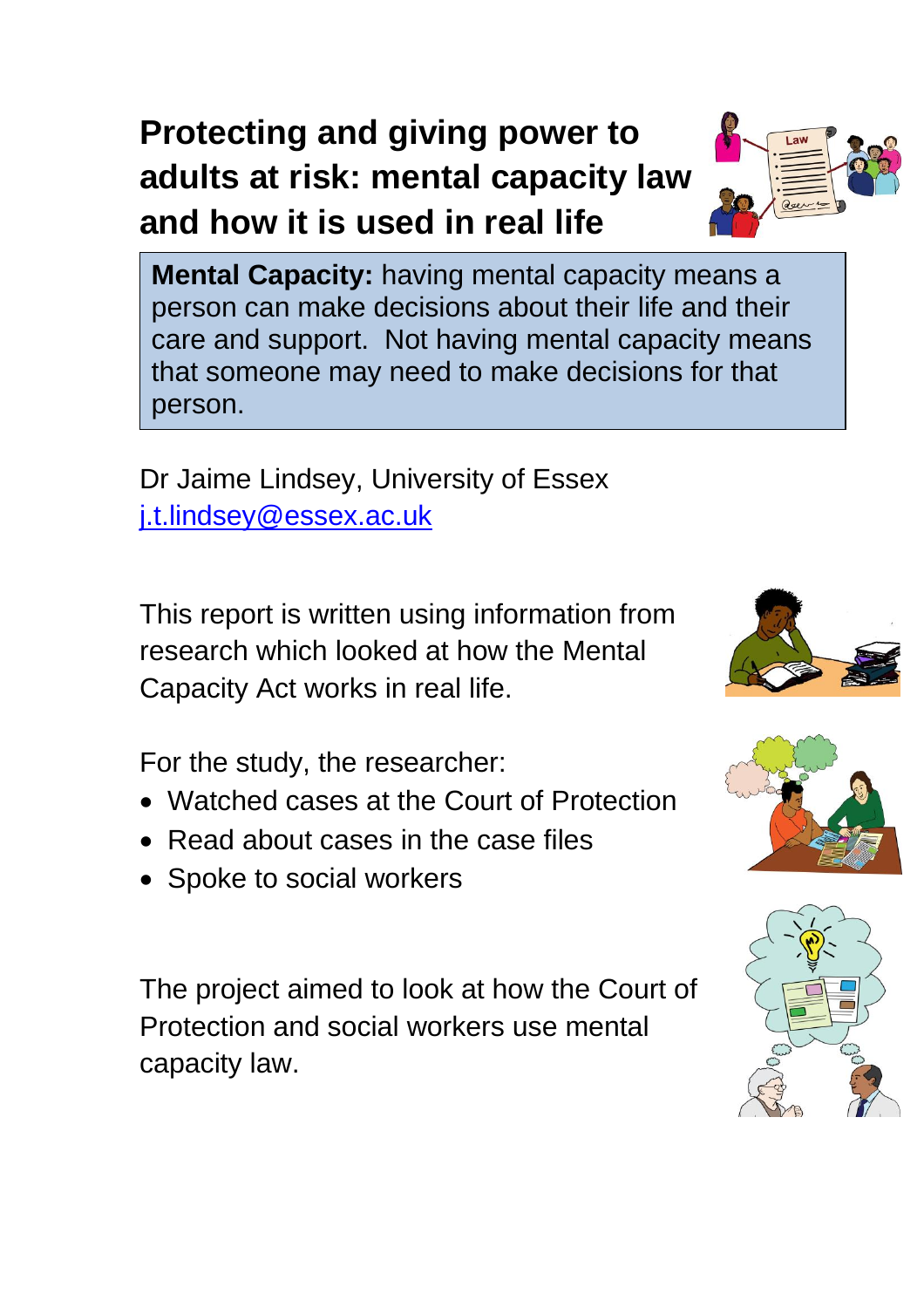It looked at how it was used in cases about:

- Sex
- Marriage
- Contact with friends and family

Mental capacity law is about whether a person can make decisions about their own lives.

## **The project found that:**

- 1. Mental capacity law is often used in cases where disabled people are being abused.
- 2. Mental capacity law sees people as vulnerable because of their disability.
- 3. Disabled people do not take part enough in court cases.
- 4. What **psychiatrists** say is seen as more important by the court than what others, like social workers, say.

**Psychiatrists:** this means doctors who work with mental illness.